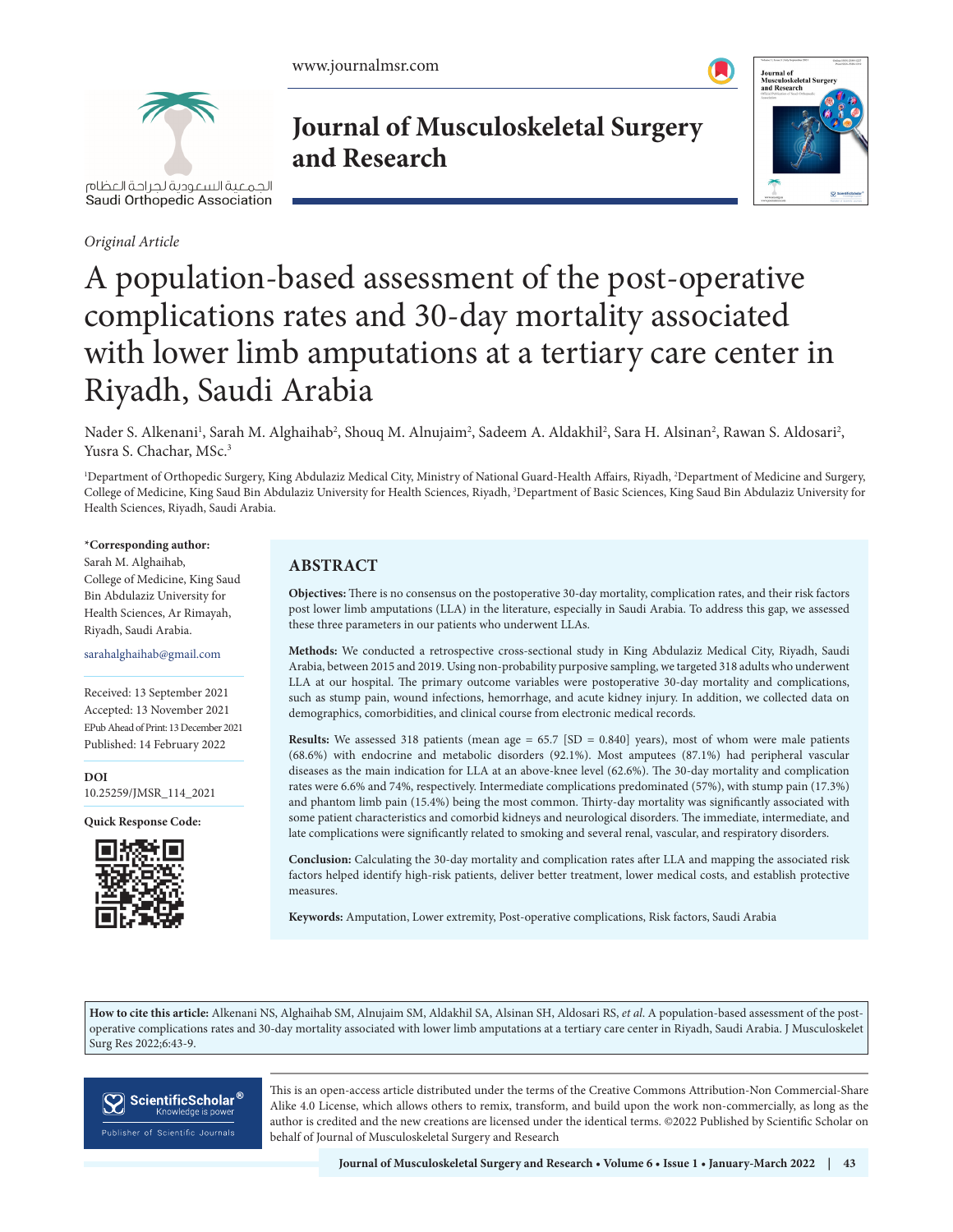## **INTRODUCTION**

Amputation is an ancient surgical procedure that involves removing a necrotic or harmful limb or part of a limb, which can be due to trauma, tumors, vascular disorders, or congenital diseases.[1] In the United States (US), approximately 185,000 amputations are performed each year.<sup>[2]</sup> A Scottish study reported that non-diabetic causes of amputation were more common than diabetic ones and that minor lower limb amputations (LLAs) outnumbered major LLAs, whereas, in Germany, amputations have increased by 50% in recent years.[3,4] In the Middle East, both diabetes mellitus (DM) and war injuries are major causes of amputation.<sup>[5]</sup>

Patients with DM have a 10-fold higher risk of LLA.<sup>[6]</sup> Nowadays, almost half a billion people worldwide are living with DM, and its prevalence is projected to increase by 25– 51% in 2030 and 2045, respectively.<sup>[7]</sup> By 2050, the number of individuals living with limb loss in the US will be more than double, reaching 3.6 million.<sup>[8]</sup> The annual incidence of diabetes-related LLAs in Saudi Arabia is expected to reach half a million by the next decade.<sup>[9]</sup> The burden of DM is increasing globally, which means that the rate of amputations will remain high. This makes it necessary to investigate in detail the risk of complications and mortality associated with limb removal.

Amputation carries a risk of mortality and multiple postoperative complications, the most common of which are phantom pain, stump hematoma, flexion contracture, infection, and surgical revision.<sup>[10]</sup> They also come at a high cost to health economies; in 2019, a 20-year literature review calculated this amount to be as high as 46,000 USD per patient.[11] The post-operative 30-day mortality and complications of amputations negatively impact the overall health and quality of life of amputees, decrease the workforce's productivity, and thus increase the national economic burden.

So far, Saudi research has focused on mapping the statistics of amputations but has not investigated the mortality and complications. Recognizing the 30-day mortality and post-operative complication rates of LLA along with their associated risk factors can help physicians identify high-risk patients, develop effective treatment methods, reduce costs, and establish preventive measures. Therefore, we aimed to bridge this knowledge gap by comprehensively assessing lower limb amputees' post-operative 30-day mortality and complication rates, and examining the association between possible risk factors within over 5 years at our center.

## **MATERIALS AND METHODS**

#### **Study design**

This retrospective cross-sectional study assessed the postoperative rates of 30-day mortality and complications in 318 lower limb amputees at King Abdulaziz Medical City, Riyadh, Saudi Arabia, between January 2015 and January 2019.

#### **Identification of study participants**

We included both genders of Saudi and non-Saudi patients with above- and below-knee amputations (BKAs) who were above 14 years. We excluded upper limb amputations because of their low numbers. Applying non-probability purposive sampling, we enrolled 318 patients.

#### **Data collection**

We collected data from the patients' medical records. Data from January 2015 to December 2016 were collected from the file-based system and data from January 2017 to January 2019 were collected from the patients' electronic medical records (BestCare 2.0 for Windows, version 2). The records were accessed only by the members of the research team and access was restricted with the use of a password. The following variables were collected: Age, gender, body mass index (BMI), smoking status, comorbid disorders (such as DM, hypertension, and renal disorders), the indication of surgery (vascular, traumatic, infectious, or cancerous), level of amputation, post-operative complications (stump pain, wound infection, and hematoma, among others), the time between amputation and the manifestation of complications in days, availability of rehabilitation resources, need for surgical revision, and 30-day mortality rate.

Our primary outcome variables were the 30-day mortality and post-operative complications. We categorized the complications as immediate if they occurred postoperatively within 1 week, intermediate if they occurred within 2 weeks, and late if they occurred in more than 2 weeks. Immediate complications include cases of pneumonia and wound infection, intermediate complications include stump pain and phantom limb pain, and late complications include cases of depression and bone spurs. Possible risk factors (such as patient age and gender, smoking, DM, and renal failure) were the independent variables.

#### **Data analysis**

The data were compiled on a Microsoft Excel sheet and then uploaded into statistical software (Statistical Package for the Social Sciences, IBM version 22.0) used for data analysis. Descriptive data analysis was carried out by calculating the frequencies and percentages for categorical data (e.g., BMI) and the mean ± standard deviation (SD) for continuous data. The Chi-square or Fisher exact tests were used to test the association between qualitative data and the occurrence of 30-day mortality and complications. The results were considered statistically significant if  $P \leq 0.05$  with a confidence level of 95%.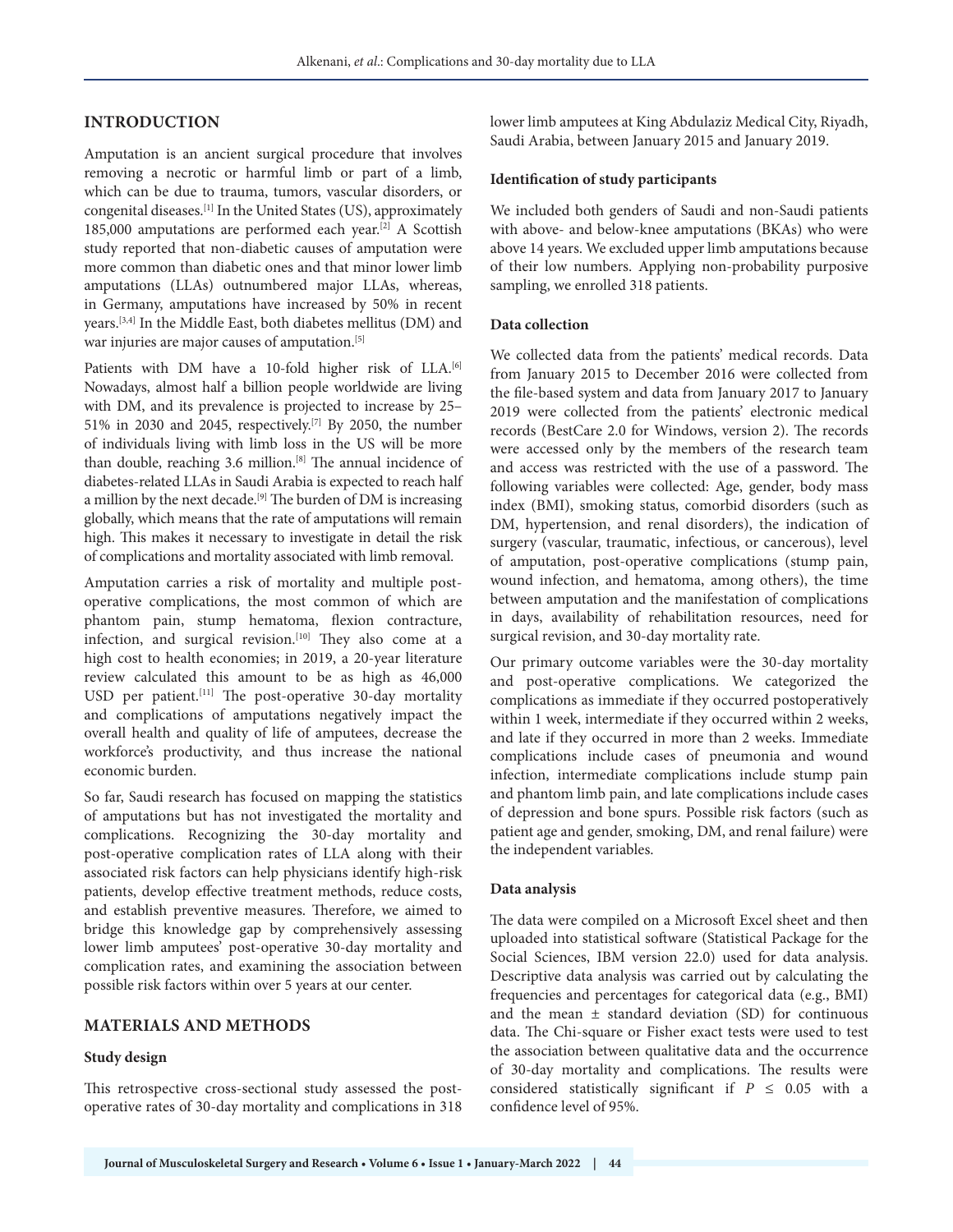#### **RESULTS**

Of the 318 individuals included in this study, 218 (68.6%) were male and 100 (31.4%) were female. The mean age of the subjects was 65.7 years (SD =  $0.84$ ), with most being nonsmokers (86.8%) with normal BMI (32.1%). The most prevalent comorbidities were endocrine and metabolic disorders (92.1%) followed by heart and vascular diseases (84.9%) [Table 1].

Our patients' need for amputation was mainly indicated by peripheral vascular disease (PVD) (87.4%), with above-

**Table 1:** Characteristics and background of patients.

| Demographics                                     | $n\left(\%\right)$ |
|--------------------------------------------------|--------------------|
| Age                                              |                    |
| Mean=65.73 years                                 | SD 0.840           |
| Gender                                           |                    |
| Female                                           | 100 (31.4)         |
| Male                                             | 218 (68.6)         |
| Comorbidities                                    |                    |
| Endocrine and metabolic disorders                | 293 (92.1)         |
| Kidney disorders                                 | 124 (39.0)         |
| Neurological disorders                           | 78 (24.5)          |
| Respiratory disorders                            | 4(1.3)             |
| Heart and vascular disorders                     | 270 (84.9)         |
| Gastrointestinal disorders                       | 2(0.6)             |
| Psychiatric                                      | 3(0.9)             |
| Pre-operative infections                         | 58 (18.2)          |
| Osteoporosis                                     | 2(0.6)             |
| Body mass index                                  |                    |
| Underweight                                      | 30(9.4)            |
| Normal                                           | 102 (32.1)         |
| Overweight                                       | 97(30.5)           |
| Obese                                            | 89 (28)            |
| Smoking                                          |                    |
| Yes                                              | 42 (13.2)          |
| No                                               | 276 (86.8)         |
| Indications                                      |                    |
| Peripheral vascular disorders                    | 277(87.1)          |
| Infections                                       | 81 (25.5)          |
| Traumas                                          | 17(5.3)            |
| Tumors                                           | 6(1.9)             |
| Level of amputation                              |                    |
| Above knee (major)                               | 199 (62.6)         |
| Below knee (minor)                               | 119 (37.4)         |
| Time between amputation and the manifestation of |                    |
| complications in days                            |                    |
| Mean 19.16                                       | SD 4.789           |
| Rehabilitation                                   |                    |
| Received                                         | 182 (57.2)         |
| Did not receive                                  | 136 (42.8)         |
| Need of surgical revision                        |                    |
| Yes                                              | 39 (12.3)          |
| No                                               | 279 (87.7)         |
| 30-day morality                                  | 21 (6.6)           |
| Overall complications                            | 243 (76.4)         |

knee amputations (AKAs) in 62.6% of them. The mean time between the amputation and the manifestation of the complications was 19 days  $(SD = 4.789)$  and most complications were intermediate (57%). The overall 30 day mortality and complication rates were 6.6–76.4%, respectively [Table 1 and Figure 1].

The most common immediate, intermediate, and late complications were stump pain in 55 (17.3%) patients, wound infection in 48 (15.1%) patients, and depression in 10 (3.1%) patients. Approximately half of the subjects received rehabilitation (57.2%), and more than three-fourth did not need a revision surgery (87.7%) [Tables 1 and 2]. We found that certain patient characteristics could predict the development of complications. For example, smoking was significantly associated with both immediate and late complications ( $P < 0.05$ ), but gender and BMI were not (*P* > 0.05) [Table 3]. Kidney and neurological comorbidities were independently associated with 30-day mortality

**Table 2:** Prevalence of complications associated with amputation.

| Complications                          | $n\left(\%\right)$ |
|----------------------------------------|--------------------|
| Immediate                              |                    |
| Stroke                                 | 11(3.5)            |
| Deep venous thrombosis                 | 11(3.5)            |
| Acute kidney injury                    | 7(2.2)             |
| Pneumonia                              | 6(1.9)             |
| Sepsis                                 | 38 (11.9)          |
| Wound dehiscence                       | 7(2.2)             |
| Non-ST-elevation myocardial infarction | 3(0.9)             |
| Cardiopulmonary arrest                 | 2(0.6)             |
| Wound infection                        | 48 (15.1)          |
| Respiratory failure                    | 5(1.6)             |
| Intermediate                           |                    |
| Urinary tract infection                | 27(8.5)            |
| Hemorrhage                             | 6(1.9)             |
| Hematoma                               | 11(3.5)            |
| Skin/muscle necrosis                   | 16(5.0)            |
| Stump necrosis                         | 17(5.3)            |
| Stump hematoma                         | 2(0.6)             |
| Stump infection                        | 39(12.3)           |
| Stump pain                             | 55 (17.3)          |
| Phantom limb sensation                 | 17(5.3)            |
| Phantom limb pain                      | 49 (15.4)          |
| Ulceration                             | 27(8.5)            |
| Non-healing wound                      | 9(2.8)             |
| Neuroma                                | 1(0.3)             |
| Necrotizing fasciitis                  | 2(0.6)             |
| Osteomyelitis                          | 5(1.6)             |
| Late                                   |                    |
| Depression                             | 10(3.1)            |
| Insomnia                               | 7(2.2)             |
| Post-traumatic stress disorder         | 1(0.3)             |
| Anxiety                                | 3(0.9)             |
| Bone spur                              | 1(0.3)             |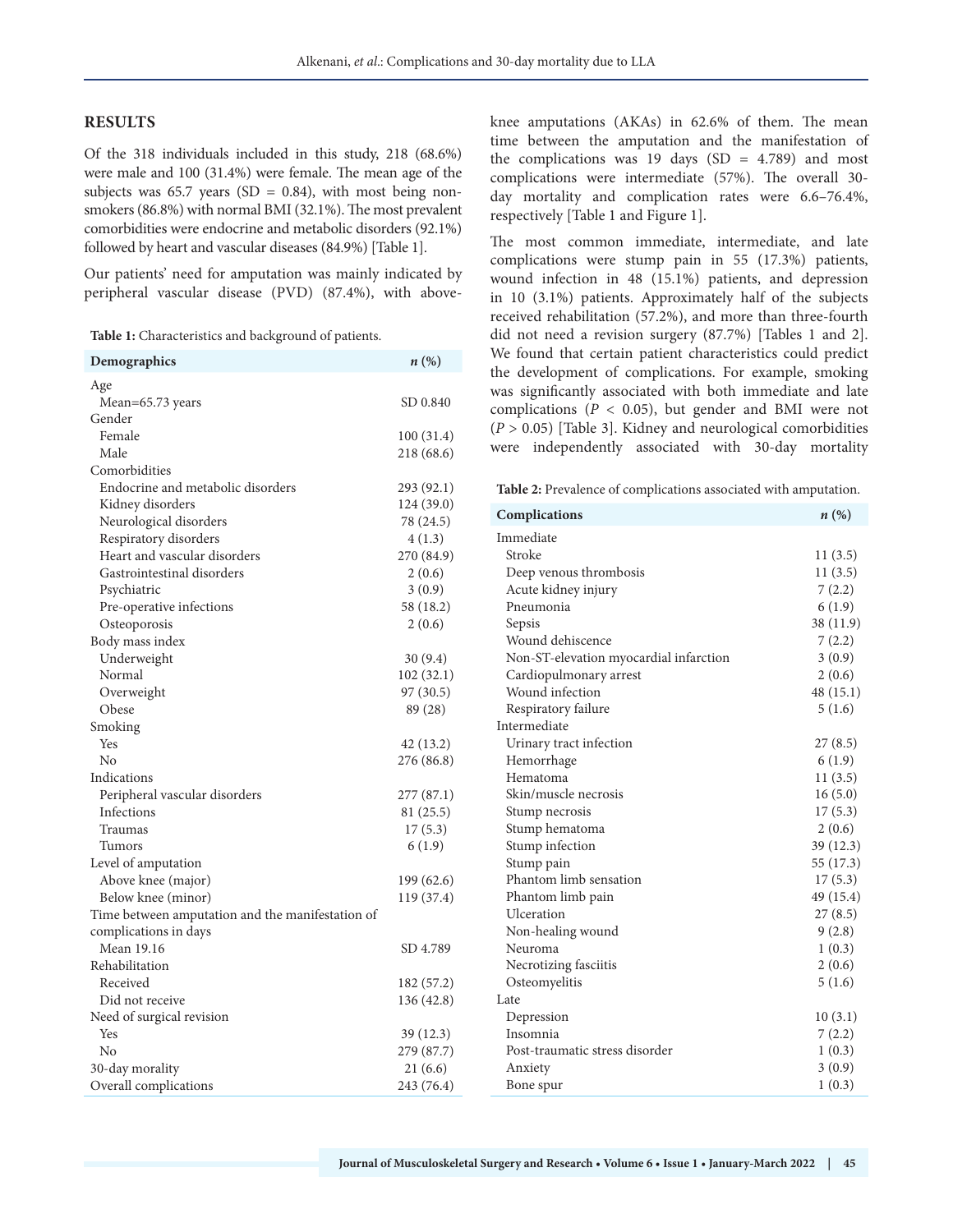(*P* < 0.05). Patients with comorbid kidney, neurological, and respiratory disorders were more likely to develop immediate complications ( $P < 0.05$ ), while those with heart and PVD were more likely to develop intermediate complications (*P* < 0.05). Late complications mainly occurred in patients with metabolic, endocrine, and GI disorders (*P* < 0.05). We also found that indications of surgery were significantly associated with complications; pre-operative infections

**Table 3:** Association between participants' characteristics and occurrence of complications.

| <b>Variables</b>                  | Complications             |                       |                       |                  |
|-----------------------------------|---------------------------|-----------------------|-----------------------|------------------|
|                                   | 30-day mortality, $n$ (%) | Immediate, $n$ $(\%)$ | Intermediate, $n$ (%) | Late, $n$ $(\%)$ |
| Gender                            |                           |                       |                       |                  |
| Males                             | 14 (66.7)                 | 66 (75.0)             | 96(69.6)              | 13(76.5)         |
| Females                           | 7(33.3)                   | 22(25.0)              | 42(30.4)              | 4(23.5)          |
| $P$ -value                        | 0.855                     | 0.126                 | 0.734                 | 0.470            |
| Body mass index                   |                           |                       |                       |                  |
| Underweight                       | 2(9.5)                    | 9(10.2)               | 17(12.3)              | $\boldsymbol{0}$ |
| Normal                            | 5(23.8)                   | 24 (27.3)             | 39 (28.3)             | 8(47.1)          |
| Overweight                        | 9(42.9)                   | 32(36.4)              | 44 (31.9)             | 5(29.4)          |
| Obese                             | 5(23.8)                   | 23(26.1)              | 38 (27.5)             | 4(23.5)          |
| $P$ -value                        | 0.632                     | 0.480                 | 0.330                 | 0.379            |
| Smoking                           |                           |                       |                       |                  |
| Smokers                           | 2(9.5)                    | 6(6.8)                | 17(12.3)              | 5(29.4)          |
| Non-smokers                       | 19(90.5)                  | 82 (93.2)             | 121 (87.7)            | 12(70.6)         |
| $P$ -value                        | 0.602                     | $0.037*$              | 0.682                 | $0.043*$         |
| Comorbidities                     |                           |                       |                       |                  |
| Endocrine and metabolic disorders | 20(6.3)                   | 80 (90.9)             | 126(91.3)             | 12(70.6)         |
| P-value                           | 0.687                     | 0.614                 | 0.628                 | $0.001**$        |
| Kidney disorders                  | 13(4.1)                   | 45(51.1)              | 60(43.5)              | 4(23.5)          |
| $P$ -value                        | $0.026*$                  | $0.006*$              | 0.151                 | 0.179            |
| Neurological disorders            | 11(3.5)                   | 29(33)                | 40(29)                | 2(11.8)          |
| P-value                           | $0.002*$                  | $0.031*$              | 0.106                 | 0.209            |
| Respiratory disorders             | $\boldsymbol{0}$          | 3(3.4)                | $\boldsymbol{0}$      | $\boldsymbol{0}$ |
| $P$ -value                        | 0.593                     | $0.033*$              | 0.078                 | 0.632            |
| Heart and vascular disease        | 20(6.3)                   | 79 (89.8)             | 124 (89.8)            | 14 (82.4)        |
| P-value                           | 0.171                     | 0.134                 | $0.031*$              | 0.763            |
| Gastrointestinal disorders        | $\boldsymbol{0}$          | 1(1.1)                | 2(1.4)                | 1(5.9)           |
| P-value                           | 0.706                     | 0.479                 | 0.1875                | $0.005*$         |
| Psychiatric                       | $\boldsymbol{0}$          | 1(1.1)                | $\boldsymbol{0}$      | $\boldsymbol{0}$ |
| P-value                           | 0.644                     | 0.826                 | 0.128                 | 0.679            |
| Osteoporosis                      | $\boldsymbol{0}$          | 1(1.1)                | 2(1.4)                | $\boldsymbol{0}$ |
| P-value                           | 0.706                     | 0.479                 | 0.105                 | 0.736            |
| Pre-operative infections          | 5(1.6)                    | 23(26.1)              | 37(26.8)              | 4(23.5)          |
| P-value                           | 0.494                     | $0.024*$              | $0.001**$             | 0.562            |
| Indications                       |                           |                       |                       |                  |
| Peripheral vascular disease       | 17(5.3)                   | 72 (81.8)             | 120(87)               | 11(64.7)         |
| $P$ -value                        | 0.355                     | 0.082                 | 0.944                 | $0.005*$         |
| Infection                         | 8(2.5)                    | 22(25)                | 37(26.8)              | 4(23.5)          |
| P-value                           | 0.169                     | 0.905                 | 0.631                 | 0.850            |
| Trauma                            | 1(0.3)                    | 8(9.1)                | 7(5.1)                | 4(23.5)          |
| P-value                           | 0.854                     | 0.066                 | 0.849                 | $0.001**$        |
| Tumor                             | 1(0.3)                    | 2(2.3)                | 1(0.7)                | 1(5.9)           |
| $P$ -value                        | 0.408                     | 0.754                 | 0.182                 | 0.213            |
| Level of amputation               |                           |                       |                       |                  |
| Above knee                        | 17(81)                    | 63 (71.6)             | 88 (63.8)             | 10(58.8)         |
| Below knee                        | 4(19)                     | 25(28.4)              | 50(36.2)              | 7(41.2)          |
| $P$ -value                        | 0.070                     | $0.040*$              | 0.701                 | 0.742            |
| *Significant at 5%                | **Significant at 1%       |                       |                       |                  |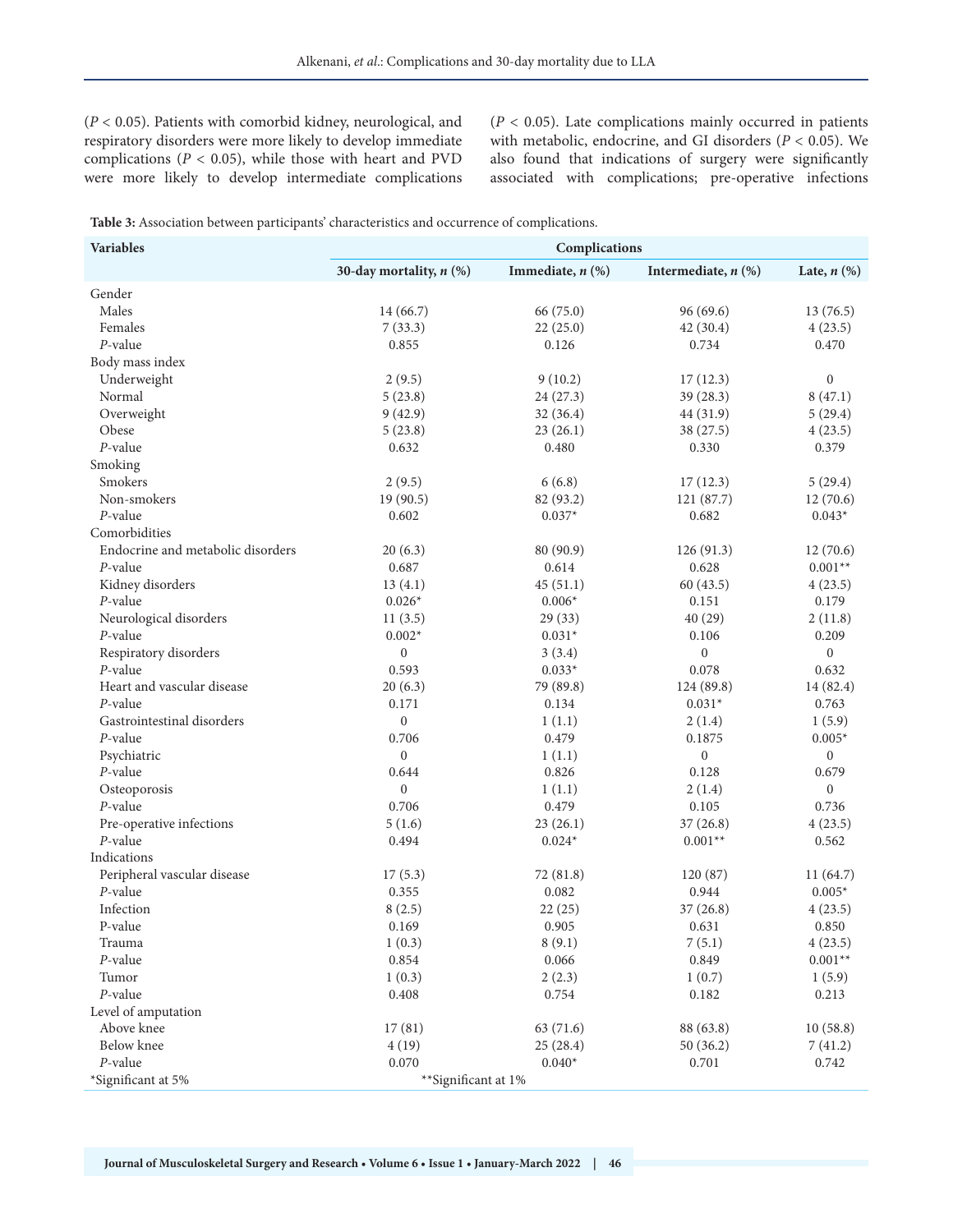

Figure 1: Prevalence of different types of complications among patients.

indicating amputation were significantly associated with both immediate and intermediate complications ( $P < 0.05$ ), whereas amputations indicated by PVD, and trauma mostly resulted in late complications (*P* < 0.05). The level of amputation, above or below knee (major or minor), was also significantly associated with immediate complications (*P* < 0.05) [Table 3].

## **DISCUSSION**

Sufficient evidence-based data on the short- and long-term post-operative complications of LLA along with their associated risk factors can help physicians identify high-risk patients, take measures to avoid them, and improve their quality of life by establishing better treatment protocols, shortening hospital stays, and reducing health expenses. LLA's most common indications have been adequately studied, but there is limited evidence on the prevalence of postoperative complications.[12]

There is a considerable global variation in the reported incidences of the level of amputation. Most studies found BKA more common, while others reported a higher incidence of AKA.[13-17] Moreover, AKA was reported to be 6 times higher in the diabetic population.<sup>[14]</sup> We found a greater number of AKA in our patient population, which can be attributed to their characteristics, as the majority had comorbid endocrine disorders.

We observed that most amputations were indicated by PVD and infectious disorders. Amputation has several intersectional indications that can differ between countries based on income level and economic development. For example, surgeons in the US and UK commonly perform amputations due to DM and PVD, whereas trauma is the most common indication in Nigeria and Liberia.<sup>[13-16]</sup> Saudi Arabia has seen a shift in the causes of amputation over the years, from trauma to DM and PVD.[17-19] Most

patients in this study had PVD as the main indication for surgery.

The overall 30-day mortality and complication rates were 6.6–76.4%, respectively, with stump pain, phantom limb pain, wound infection, and stump infection being the most common complications. Smoking habits, comorbidities, indications for surgery, and level of amputation were all significantly associated with 30-day mortality and post-operative complications. Regardless of the etiology, LLA has a high rate of probable and overt mortality and complications. While the 30-day mortality rate of 6.6% in our study was consistent with international averages, our patients' rate of developing complications (76.4%) was higher than previously reported.<sup>[13]</sup> This high percentage can be attributed to the difference in the scope of previous studies; they primarily focused on wound-related complications, whereas our study examined a more comprehensive list of possible complications.[20]

Post-amputation neuropathic pain, such as phantom limb pain or stump pain, is common and negatively affects patients' overall physical health.[21-25] The prevalence of phantom limb pain is as high as 85% (with recent studies showing higher percentages) while the stump (residual limb) pain is 92%; its persistence is due to infection, wound breakdown, and surgical site hematoma.<sup>[25,26]</sup> In our patients, stump and phantom limb pain were the most common complications followed by wound and stump infections, which mirrors what has been previously reported. In contrast, cardiac, pulmonary, and renal complications have been reported at higher frequencies as compared to what was observed in this study.[27-30] The slightly lower percentages we presented might be because we conducted our study in a single tertiary care center, while others were multicenter studies. The high prevalence of neuropathic pain in our study population and the fact that the intensity of stump and phantom limb pain can determine the amputees' quality of life is evidence that it is essential to timely recognize and treat these complications.

Whether or not various risk factors are associated with increased mortality and morbidity rates after LLA remains to be elucidated because there is no consensus on this in the literature.[31,32] In our study, amputees with pre-existing infections and renal, neurological, respiratory, cardiac, vascular, endocrine, and gastrointestinal disorders were significantly associated with higher 30-day mortality and rate of complications. Moreover, patients with continuous tobacco smoking habits, a major level of amputation, and PVD or trauma as the primary indication for surgery had higher rates of complications and consequently worse outcomes; this finding is in line with published studies.[27-32] Female patients and obese patients are thought to be at a higher risk of 30-day mortality and complications.[29,33-35] However, our data did not demonstrate such an association, which might be due to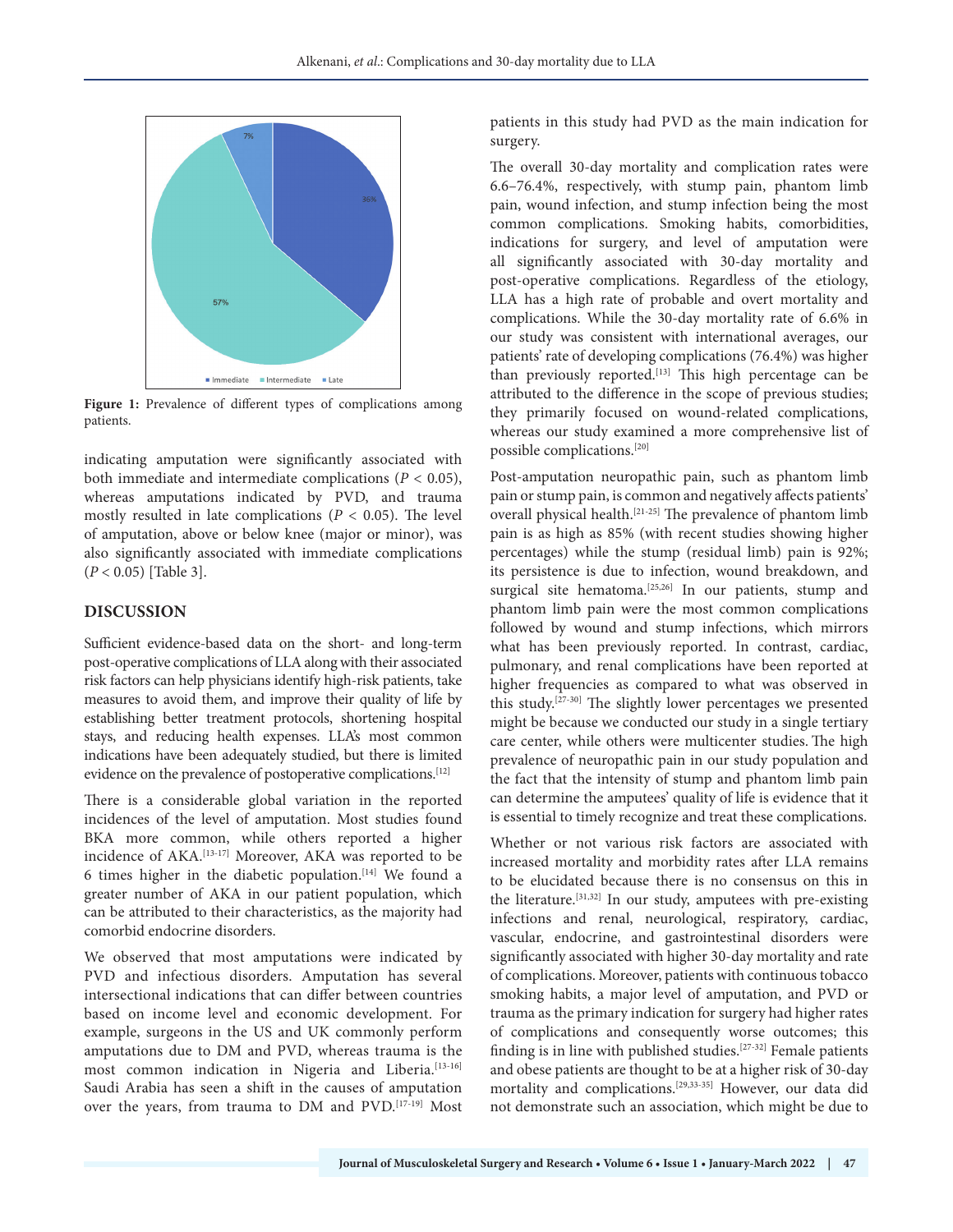the small percentage of females and obese individuals in our sample.

To the bets of our knowledge, this study is the first to investigate the prevalence of post-operative 30-days mortality and morbidity in LLA patients in Saudi Arabia, while also examining its associated risk factors. Our results may help in developing a Saudi national database for amputees and will further enrich international repositories. We acknowledge the potential limitations of this study, including its retrospective, cross-sectional, and single-center nature. In addition, we were unable to show a temporal sequence because we described the trends of postoperative mortality and morbidity without investigating their mechanisms, that is, we described "what but not why."

## **CONCLUSION**

Wound infection, stump pain, and phantom pain are the most reported complications post-amputation. Moreover, patients' comorbidities, smoking habits, level of amputation, and PVD as a primary indication for surgery are significantly associated with a higher risk of 30-day mortality and postamputation complications.

## **RECOMMENDATIONS**

We recommend an increased clinical emphasis on wound care along with identifying and treating stump and phantom pain. We also recommend calculating the 30-day mortality and complication rates after amputation and mapping the associated risk factors to help identify high-risk patients, deliver better treatment, lower medical costs, and establish protective measures.

Further prospective studies from multiple centers worldwide with a higher level of evidence (e.g., case-control) are needed to evaluate 30-day and 1-year mortality, causes of death, the occurrence of post-amputation complications, and their degree of severity. In addition, we recommend other potential risk factors be examined to check for the development of post-operative complications, such as the impact of rehabilitation, surgical revision and its causes, and history of previous vascular procedures in the amputated leg. We also recommend prospective studies using validated outcomes measure tools (e.g., the visual analog scale) to help surgeons understand the patient-reported results of their operations.

## **Acknowledgments**

The authors would like to express their appreciation to KAIMRC and National Guard Health affairs for providing the opportunity to pursue this study.

#### **AUTHORS' CONTRIBUTIONS**

NSA conceptualized and designed the study. SMA<sup>a</sup>, SMA<sup>b</sup>, SAA, SHA, and RSA conducted research, provided research material, collected and organized data, and wrote the initial draft of the article. YC analyzed and interpreted data. SMA<sup>a</sup> wrote the final draft of the article. All authors have critically reviewed and approved the final draft and are responsible for the manuscript's content and similarity index.

## **ETHICAL APPROVAL**

The study was approved in April 16, 2019, by the Institutional Review Board of King Abdullah International Medical Research Center (KAIMRC), Riyadh, Saudi Arabia, under the protocol number SP19/076/R.

#### **Declaration of patient consent**

The authors certify that they have obtained all appropriate patients consent forms. In the form, the patients have given their consent for their images and other clinical information to be reported in the journal. The patients understand that their names and initials will not be published and due efforts will be made to conceal their identity, but anonymity cannot be guaranteed.

#### **Financial support and sponsorship**

This study did not receive any specific grant from funding agencies in the public, commercial, or not-for-profit sectors.

## **Conflicts of interest**

There are no conflicts of interest.

## **REFERENCES**

- 1. Skinner H. Current Diagnosis and Treatment in Orthopedics. 5th ed. Blacklick: McGraw-Hill Publishing; 2013.
- 2. Kozak L, Owings M. Ambulatory and inpatient procedures in the United States. Vital Health Stat 1998;135:1-116.
- 3. Davie-Smith F, Paul L, Nicholls N, Stuart W, Kennon B. The impact of gender, level of amputation and diabetes on prosthetic fit rates following major lower extremity amputation. Prosthet Orthot Int 2017;41:19-25.
- 4. Heyer K, Debus E, Mayerhoff L, Augustin M. Prevalence and regional distribution of lower limb amputations from 2006 to 2012 in Germany: A population based study. Eur J Vasc Endovasc Surg 2015;50:761-6.
- 5. Al Agha R, Muneer H, Alqaseer A. Major lower limb amputation: Causes, characteristics and complications. Bahrain Med Bull 2017;39:159-61.
- 6. Hoffstad O, Mitra N, Walsh J, Margolis D. Diabetes, lower-extremity amputation, and death. Diabetes Care 2015;38:1852-7.